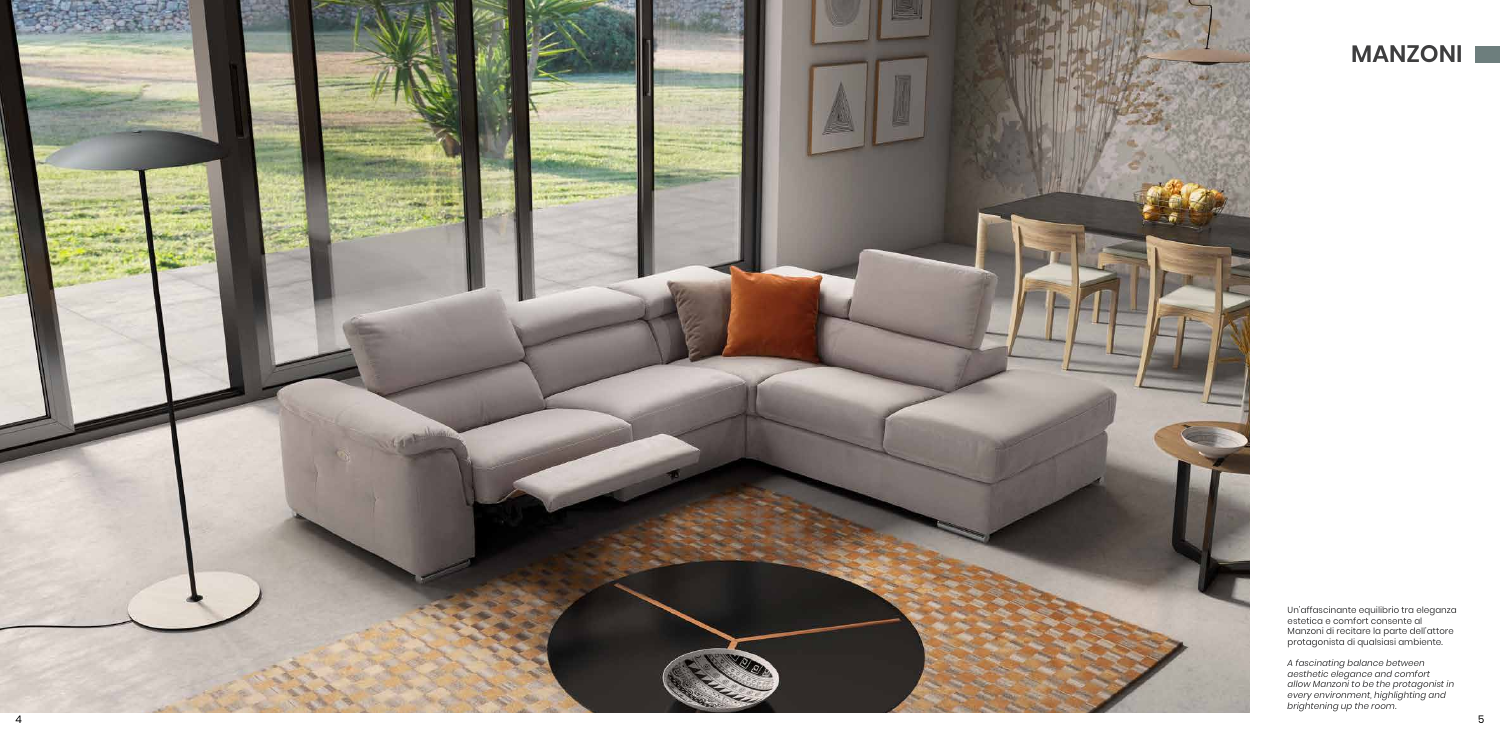

Seduta elettrica con regolazione micrometrica. Poggiatesta manuale con meccanismo a cricchetto per ottenere una seduta personalizzata.

*Eletric seat cushion with micrometric adjustment. Manual headrest whit ratchet gear for having personalized comfort.*

## **MANZONI**